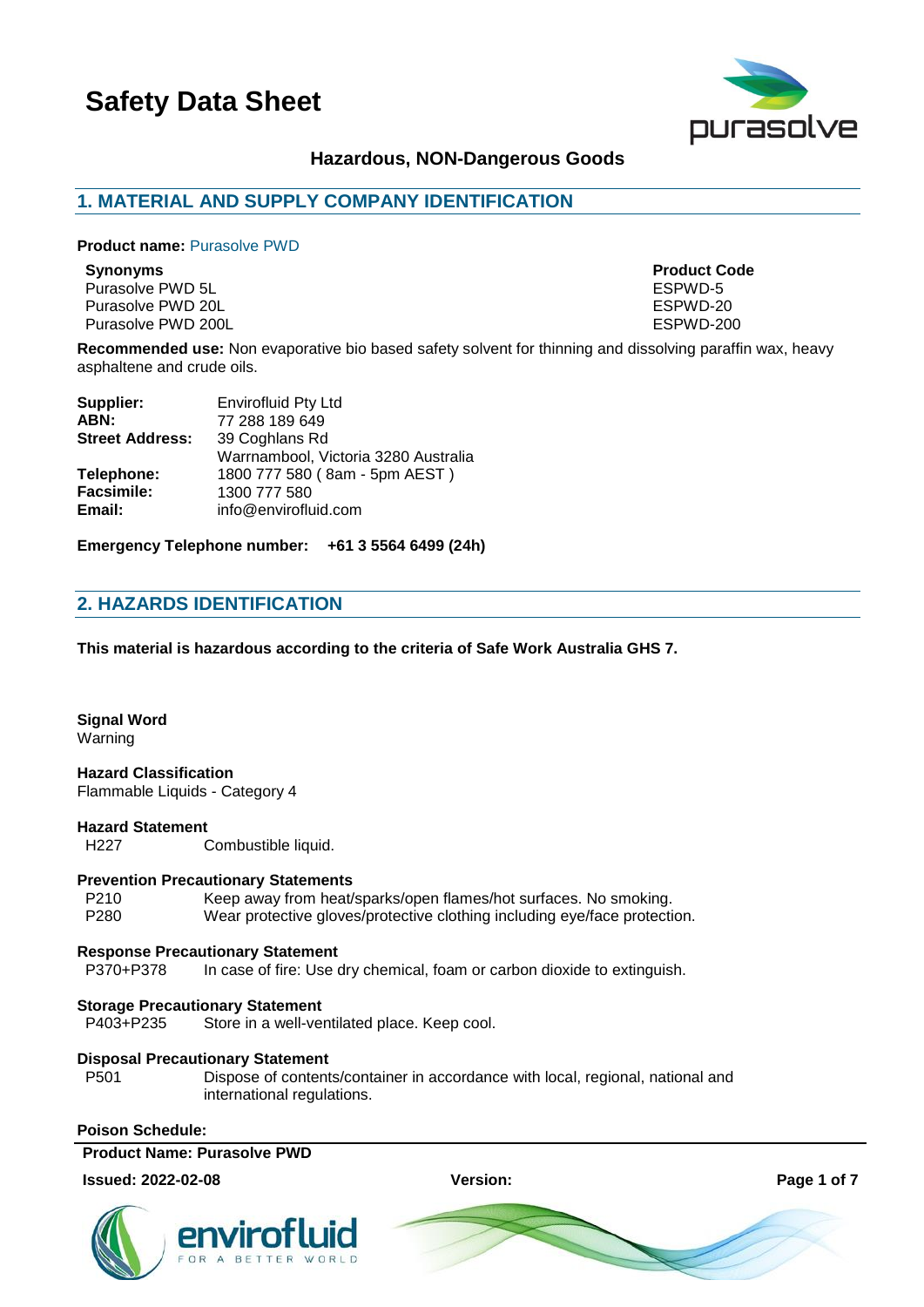

### **DANGEROUS GOOD CLASSIFICATION**

Not classified as Dangerous Goods by the criteria of the "Australian Code for the Transport of Dangerous Goods by Road & Rail" and the "New Zealand NZS5433: Transport of Dangerous Goods on Land".

| <b>3. COMPOSITION INFORMATION</b>                                            |        |                   |
|------------------------------------------------------------------------------|--------|-------------------|
| <b>CHEMICAL ENTITY</b>                                                       | CAS NO | <b>PROPORTION</b> |
| Hydrocarbon solvents (Naphtha)<br>Ingredients determined to be Non-Hazardous |        | 100 %<br>Balance  |
|                                                                              |        | 100%              |

# **4. FIRST AID MEASURES**

If poisoning occurs, contact a doctor or Poisons Information Centre (Phone Australia 131 126, New Zealand 0800 764 766).

**Inhalation:** Remove victim from exposure - avoid becoming a casualty. Remove contaminated clothing and loosen remaining clothing. Allow patient to assume most comfortable position and keep warm. Keep at rest until fully recovered. Seek medical advice if effects persist.

**Skin Contact:** If skin or hair contact occurs, remove contaminated clothing and flush skin and hair with running water. If swelling, redness, blistering or irritation occurs seek medical assistance. For gross contamination, immediately drench with water and remove clothing. Continue to flush skin and hair with plenty of water (and soap if material is insoluble). For skin burns, cover with a clean, dry dressing until medical help is available. If blistering occurs, do NOT break blisters. If swelling, redness, blistering, or irritation occurs seek medical assistance.

**Eye contact:** If in eyes wash out immediately with water. In all cases of eye contamination it is a sensible precaution to seek medical advice.

**Ingestion:** Rinse mouth with water. If swallowed, do NOT induce vomiting. Give a glass of water to drink. Never give anything by the mouth to an unconscious patient. If vomiting occurs give further water. Seek medical advice.

**PPE for First Aiders:** Wear overalls, gloves, safety glasses. Available information suggests that gloves made from polyvinyl chloride (PVC) should be suitable for intermittent contact. However, due to variations in glove construction and local conditions, the user should make a final assessment. Always wash hands before smoking, eating, drinking or using the toilet. Wash contaminated clothing and other protective equipment before storing or re-using.

**Notes to physician:** Treat symptomatically.

# **5. FIRE FIGHTING MEASURES**

**Hazchem Code:** Not applicable.

**Product Name: Purasolve PWD** 

**Issued: 2022-02-08 Version: Page 2 of 7**



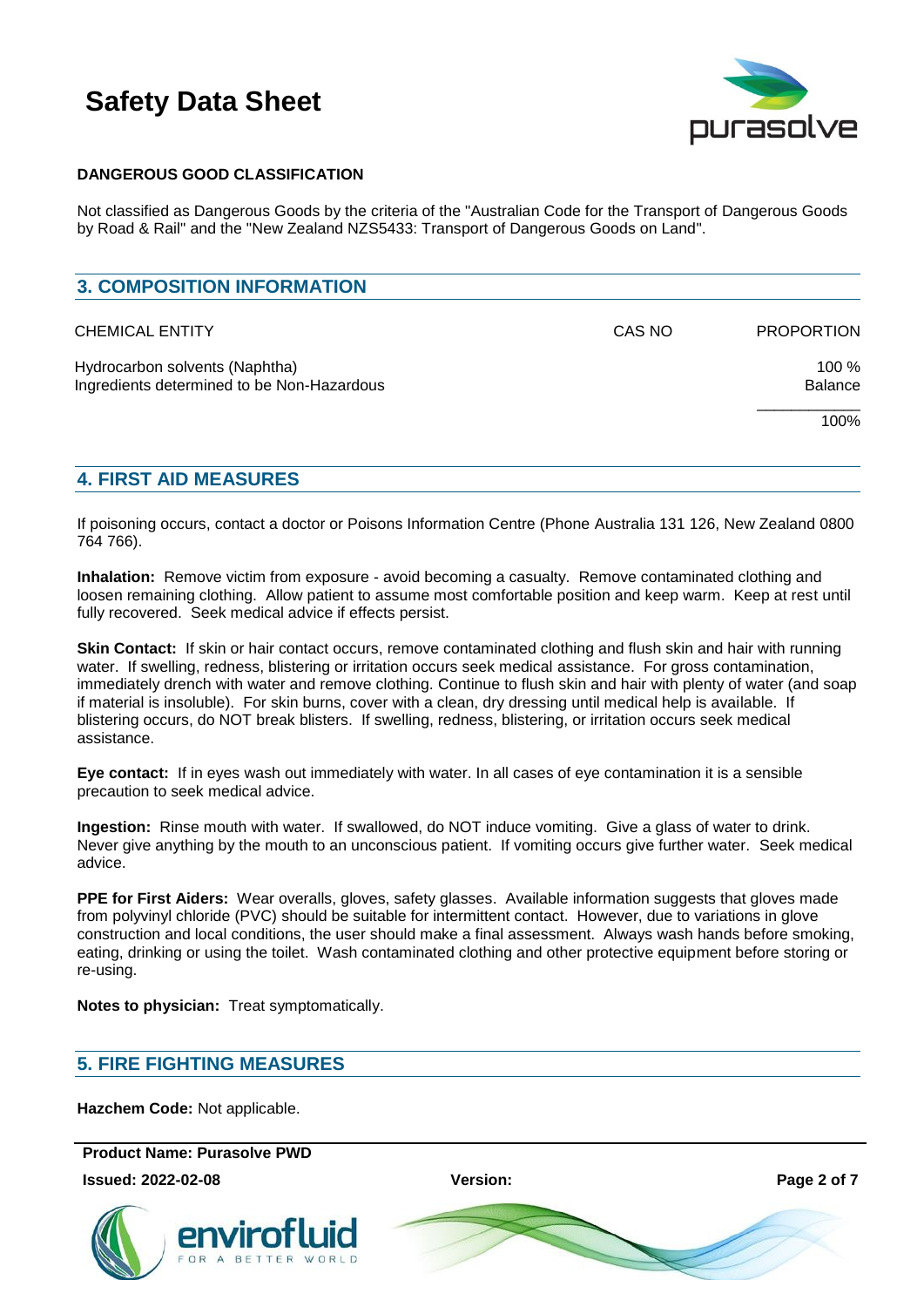

**Suitable extinguishing media:** If material is involved in a fire use water fog (or if unavailable fine water spray), alcohol resistant foam, standard foam, dry agent (carbon dioxide, dry chemical powder).

**Specific hazards:** Combustible liquid.

**Fire fighting further advice:** On burning or decomposing may emit toxic fumes. Fire fighters to wear selfcontained breathing apparatus and suitable protective clothing if risk of exposure to vapour or products of combustion or decomposition.

# **6. ACCIDENTAL RELEASE MEASURES**

### **SMALL SPILLS**

Wear protective equipment to prevent skin and eye contamination. Avoid inhalation of vapours or dust. Wipe up with absorbent (clean rag or paper towels). Collect and seal in properly labelled containers or drums for disposal.

### **LARGE SPILLS**

If safe to do so, shut off all possible sources of ignition. Clear area of all unprotected personnel. Slippery when spilt. Avoid accidents, clean up immediately. Wear protective equipment to prevent skin and eye contamination and the inhalation of vapours. Work up wind or increase ventilation. Contain - prevent run off into drains and waterways. Use absorbent (soil, sand or other inert material). Use a spark-free shovel. Collect and seal in properly labelled containers or drums for disposal. If contamination of crops, sewers or waterways has occurred advise local emergency services.

### **Dangerous Goods - Initial Emergency Response Guide No:** Not applicable

# **7. HANDLING AND STORAGE**

**Handling:** Avoid eye contact and repeated or prolonged skin contact. Avoid inhalation of vapour, mist or aerosols.

**Storage:** Store in a cool, dry, well-ventilated place and out of direct sunlight. Store away from foodstuffs. Store away from incompatible materials described in Section 10. Store away from sources of heat and/or ignition. Keep container standing upright. Keep containers closed when not in use - check regularly for leaks.

# **8. EXPOSURE CONTROLS / PERSONAL PROTECTION**

**National occupational exposure limits:** No value assigned for this specific material by Safe Work Australia.

**Biological Limit Values:** As per the "National Model Regulations for the Control of Workplace Hazardous Substances (Safe Work Australia)" the ingredients in this material do not have a Biological Limit Allocated.

**Engineering Measures:** Natural ventilation should be adequate under normal use conditions.

**Personal Protection Equipment:** OVERALLS, GLOVES, SAFETY GLASSES.



**Product Name: Purasolve PWD** 

**Issued: 2022-02-08 Version: Page 3 of 7**



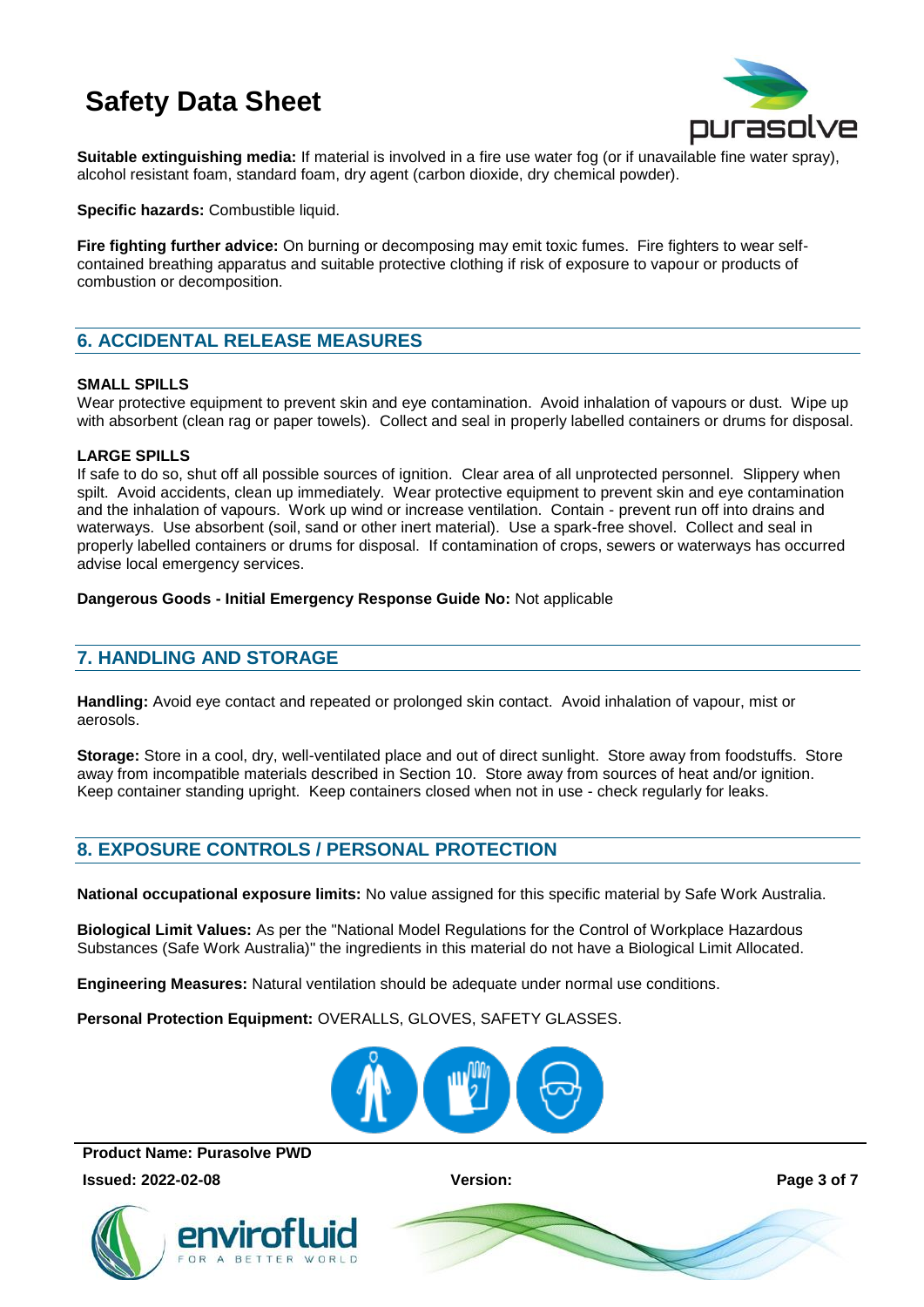

Personal protective equipment (PPE) must be suitable for the nature of the work and any hazard associated with the work as identified by the risk assessment conducted.

Wear overalls, gloves, safety glasses. Available information suggests that gloves made from polyvinyl chloride (PVC) should be suitable for intermittent contact. However, due to variations in glove construction and local conditions, the user should make a final assessment. Always wash hands before smoking, eating, drinking or using the toilet. Wash contaminated clothing and other protective equipment before storing or re-using.

**Hygiene measures:** Keep away from food, drink and animal feeding stuffs. When using do not eat, drink or smoke. Wash hands prior to eating, drinking or smoking. Avoid contact with clothing. Avoid eye contact and repeated or prolonged skin contact. Avoid inhalation of vapour, mist or aerosols. Ensure that eyewash stations and safety showers are close to the workstation location.

# **9. PHYSICAL AND CHEMICAL PROPERTIES**

| Form:   | Liquid               |
|---------|----------------------|
| Colour: | Light yellow         |
| Odour:  | Slight terpene odour |

**Solubility:** Insoluble **Relative Vapour Density (air=1):** < 1 (Butyl acetate = 1) **Vapour Pressure (20 °C):** < 2 mm Hg (25°C) Flash Point (°C): 73°C **Flammability Limits (%):** upper: Combustible **Melting Point/Range (°C):**  $-5^{\circ}$ C **Boiling Point/Range (°C):** > 200°C **pH:** 6-7

(Typical values only - consult specification sheet)  $N Av = Not available, N App = Not applicable$ 

# **10. STABILITY AND REACTIVITY**

**Chemical stability:** This material is thermally stable when stored and used as directed.

**Conditions to avoid:** Elevated temperatures and sources of ignition.

**Incompatible materials:** Oxidising agents.

**Hazardous decomposition products:** Oxides of carbon and nitrogen, smoke and other toxic fumes.

**Hazardous reactions:** No known hazardous reactions.

# **11. TOXICOLOGICAL INFORMATION**

No adverse health effects expected if the product is handled in accordance with this Safety Data Sheet and the product label. Symptoms or effects that may arise if the product is mishandled and overexposure occurs are:

### **Acute Effects**

**Product Name: Purasolve PWD** 

**Issued: 2022-02-08 Version: Page 4 of 7**



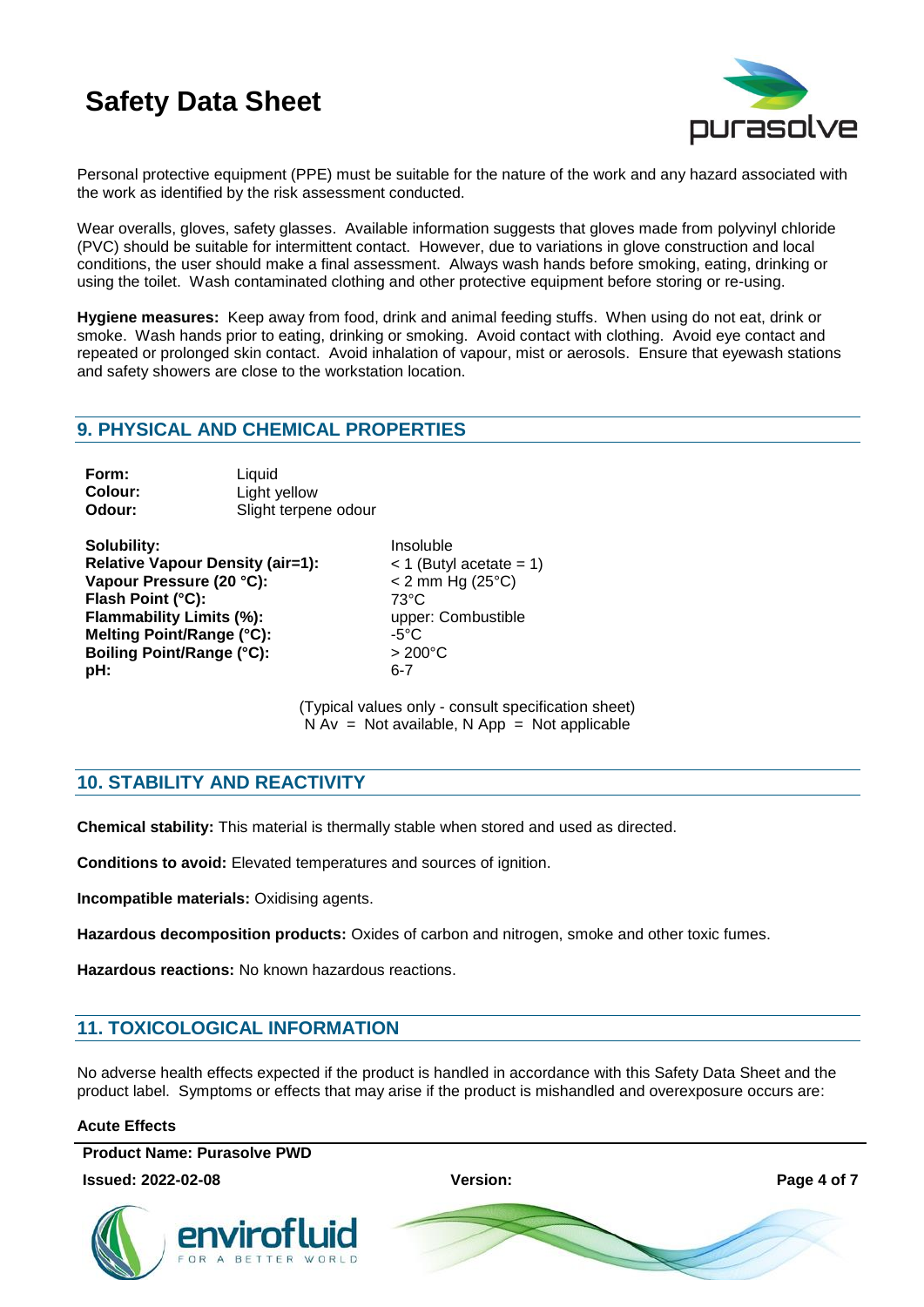

**Inhalation:** Material may be an irritant to mucous membranes and respiratory tract.

**Skin contact:** Contact with skin may result in irritation.

**Ingestion:** Swallowing can result in nausea, vomiting and irritation of the gastrointestinal tract.

**Eye contact:** May be an eye irritant.

### **Acute toxicity**

**Inhalation:** This material has been classified as not hazardous for acute inhalation exposure. Acute toxicity estimate (based on ingredients):  $LC_{50} > 20.0$  mg/L for vapours or  $LC_{50} > 5.0$  mg/L for dust and mist.

**Skin contact:** This material has been classified as not hazardous for acute dermal exposure. Acute toxicity estimate (based on ingredients):  $LD_{50} > 2,000$  mg/Kg bw

**Ingestion:** This material has been classified as not hazardous for acute ingestion exposure. Acute toxicity estimate (based on ingredients):  $LD_{50} > 2,000$  mg/Kg bw

**Corrosion/Irritancy:** Eye: this material has been classified as not corrosive or irritating to eyes. Skin: this material has been classified as not corrosive or irritating to skin.

**Sensitisation:** Inhalation: this material has been classified as not a respiratory sensitiser. Skin: this material has been classified as not a skin sensitiser.

**Aspiration hazard:** This material has been classified as not an aspiration hazard.

**Specific target organ toxicity (single exposure):** This material has been classified as not a specific hazard to target organs by a single exposure.

### **Chronic Toxicity**

**Mutagenicity:** This material has been classified as not a mutagen.

**Carcinogenicity:** This material has been classified as not a carcinogen.

**Reproductive toxicity (including via lactation):** This material has been classified as not a reproductive toxicant.

**Specific target organ toxicity (repeat exposure):** This material has been classified as not a specific hazard to target organs by repeat exposure.

# **12. ECOLOGICAL INFORMATION**

Avoid contaminating waterways.

**Acute aquatic hazard:** This material has been classified as not hazardous for acute aquatic exposure. Acute toxicity estimate (based on ingredients): > 100 mg/L

**Long-term aquatic hazard:** This material has been classified as not hazardous for chronic aquatic exposure. Non-rapidly or rapidly degradable substance for which there are adequate chronic toxicity data available OR in the absence of chronic toxicity data, Acute toxicity estimate (based on ingredients): >100 mg/L, where the

**Product Name: Purasolve PWD** 



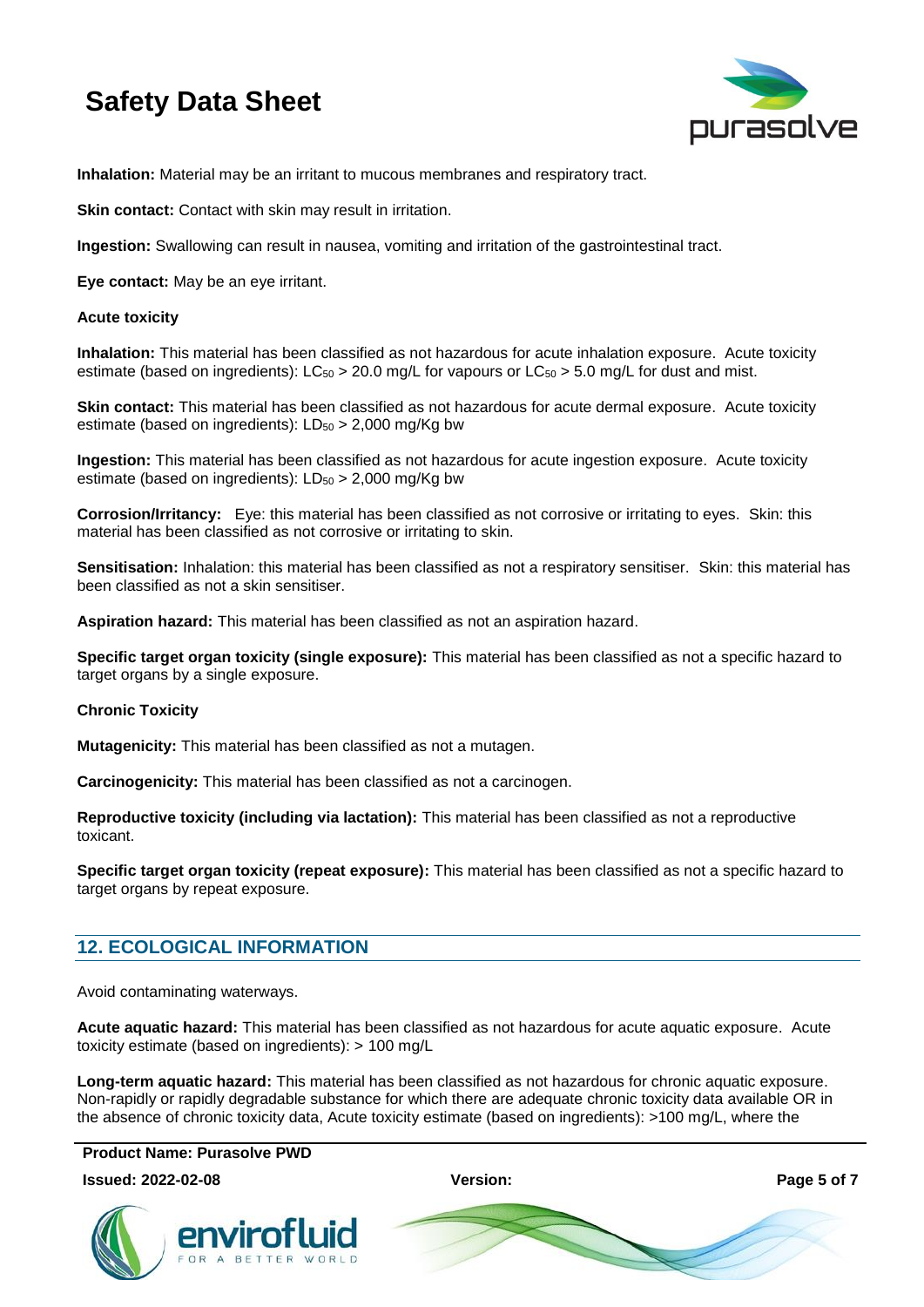

substance is not rapidly degradable and/or BCF  $<$  500 and/or log  $K_{ow}$   $<$  4.

**Ecotoxicity:** No information available.

**Persistence and degradability:** No information available.

**Bioaccumulative potential:** No information available.

**Mobility:** No information available.

# **13. DISPOSAL CONSIDERATIONS**

Persons conducting disposal, recycling or reclamation activities should ensure that appropriate personal protection equipment is used, see "Section 8. Exposure Controls and Personal Protection" of this SDS.

If possible material and its container should be recycled. If material or container cannot be recycled, dispose in accordance with local, regional, national and international Regulations.

# **14. TRANSPORT INFORMATION**

### **ROAD AND RAIL TRANSPORT**

Not classified as Dangerous Goods by the criteria of the "Australian Code for the Transport of Dangerous Goods by Road & Rail" and the "New Zealand NZS5433: Transport of Dangerous Goods on Land".

### **MARINE TRANSPORT**

Not classified as Dangerous Goods by the criteria of the International Maritime Dangerous Goods Code (IMDG Code) for transport by sea.

### **AIR TRANSPORT**

Not classified as Dangerous Goods by the criteria of the International Air Transport Association (IATA) Dangerous Goods Regulations for transport by air.

# **15. REGULATORY INFORMATION**

### **This material is not subject to the following international agreements:**

Montreal Protocol (Ozone depleting substances) The Stockholm Convention (Persistent Organic Pollutants) The Rotterdam Convention (Prior Informed Consent) Basel Convention (Hazardous Waste) International Convention for the Prevention of Pollution from Ships (MARPOL)

### **This material/constituent(s) is covered by the following requirements:**

The Standard for the Uniform Scheduling of Medicines and Poisons (SUSMP) established under the Therapeutic Goods Act (Commonwealth): .

# **16. OTHER INFORMATION**

Reason for issue: 5 Yearly Revision

**Product Name: Purasolve PWD** 

**Issued: 2022-02-08 Version: Page 6 of 7**